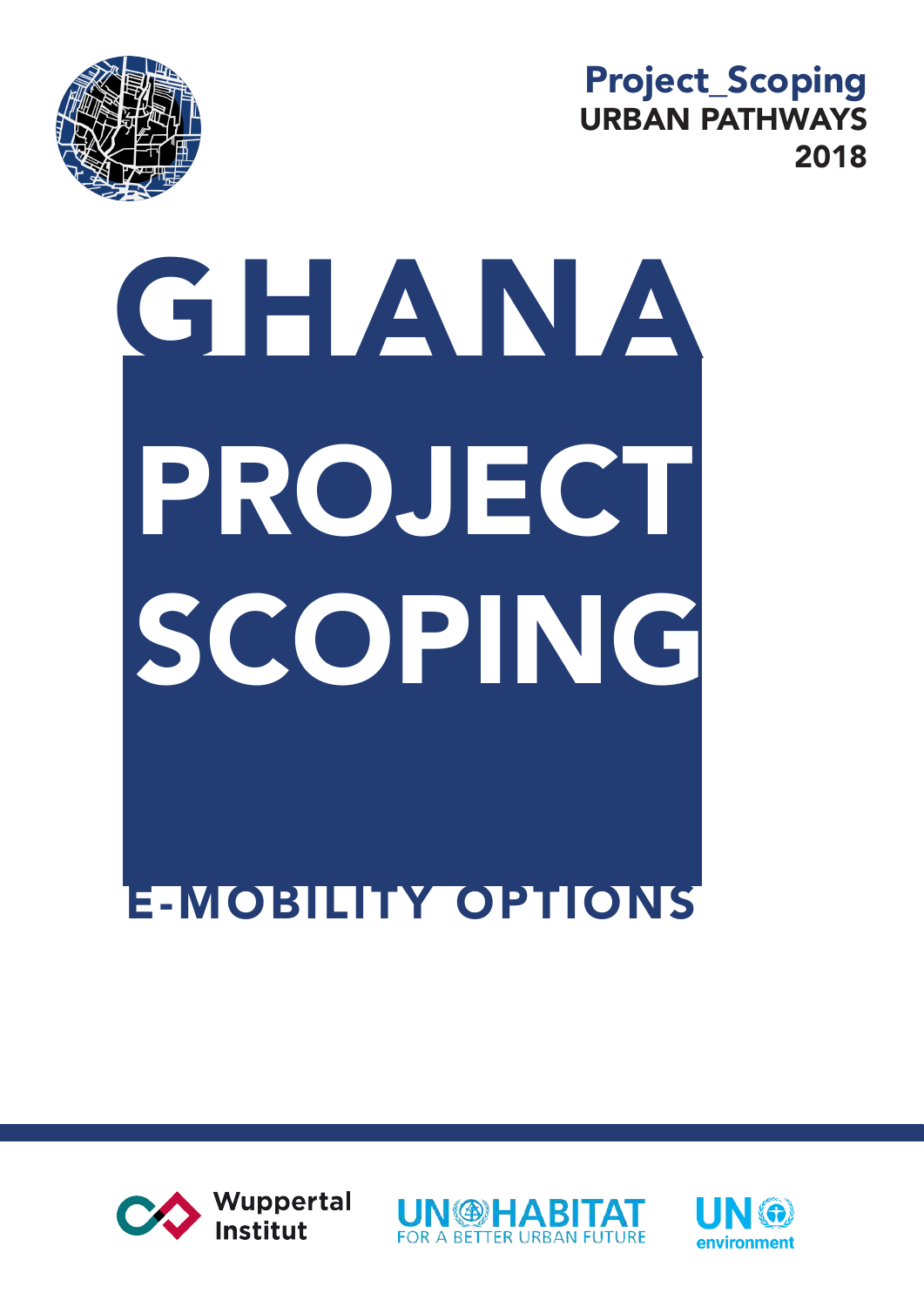**Author:** Edmund Teko (Climate Action Implementation Facility)

**Editor:** Oliver Lah (Wuppertal Institute)

The graphic design was prepared by Barbara Lah

**Berlin, 2018**

## URBAN

#### URBAN PATHWAYS

team@urban-pathways.org

Oliver Lah +49 (0)30 2887458-16

Project Office Schwedter Strasse 225 10435 Berlin



Supported by:



**Federal Ministry** for the Environment, Nature Conservation<br>and Nuclear Safety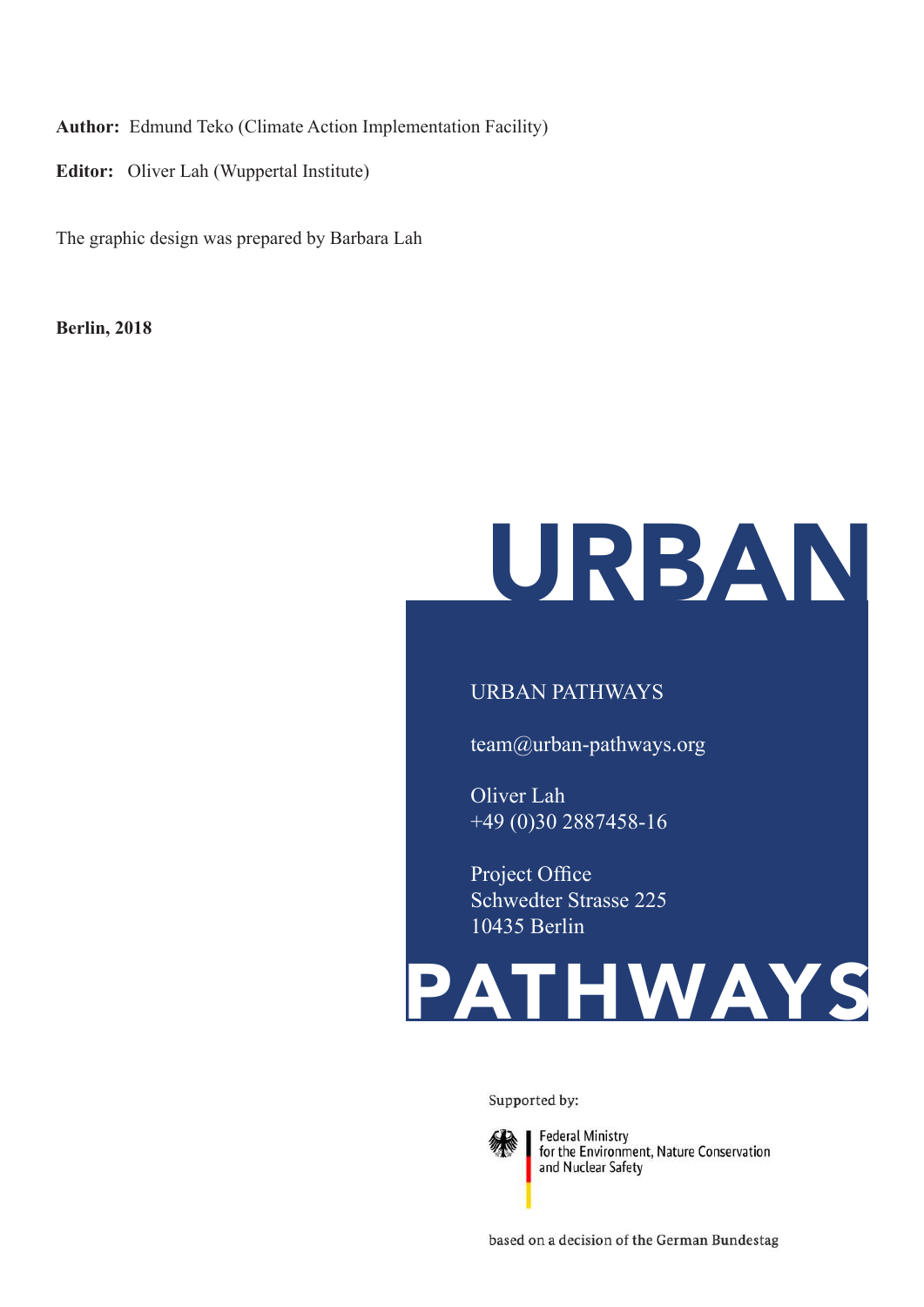

#### Project\_Scoping URBAN PATHWAYS 2018

# GHANA E-MOBILITY OPTIONS PROJECT SCOPING





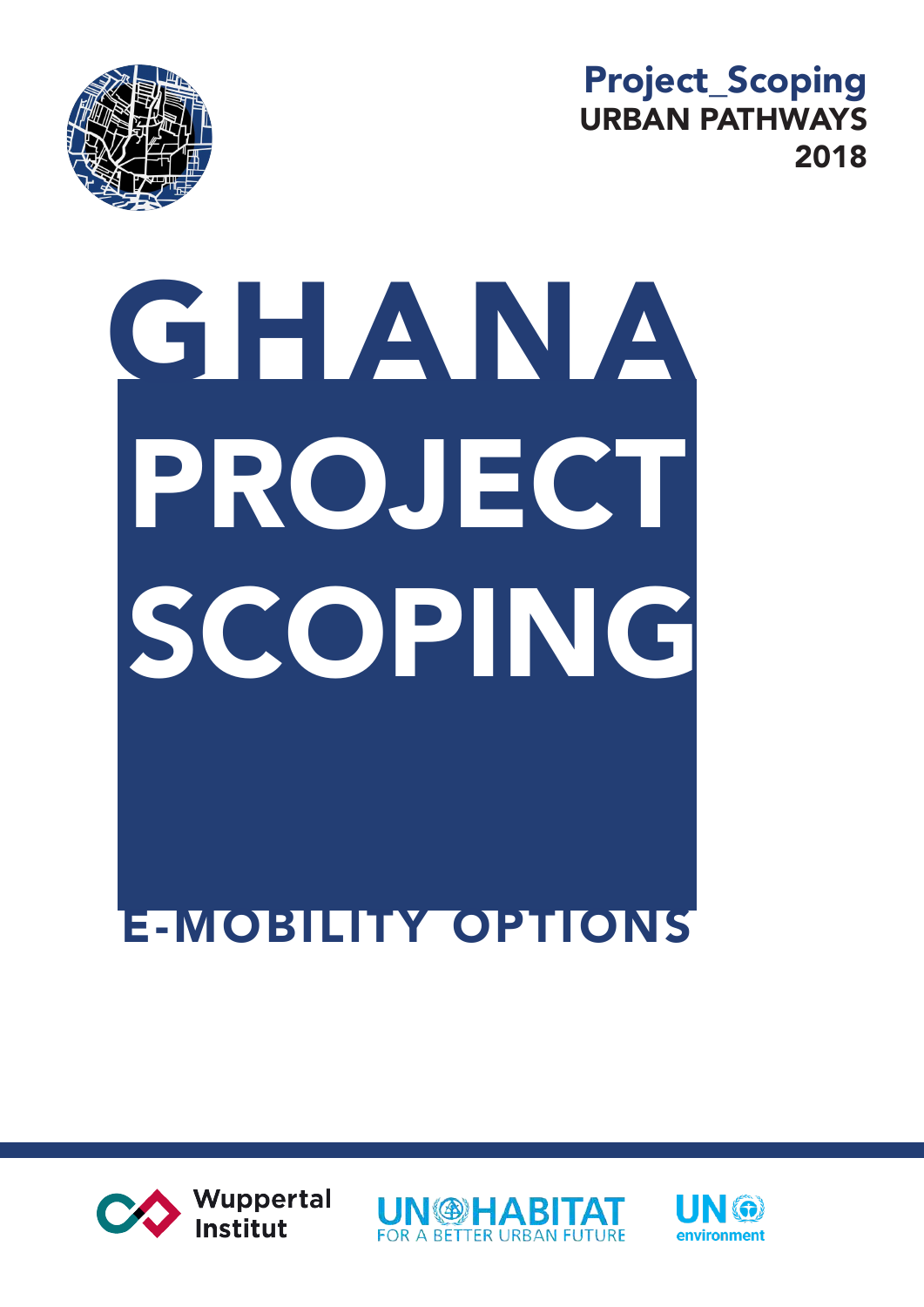

## URBAN PATHWAYS REPLICATION **CITIES**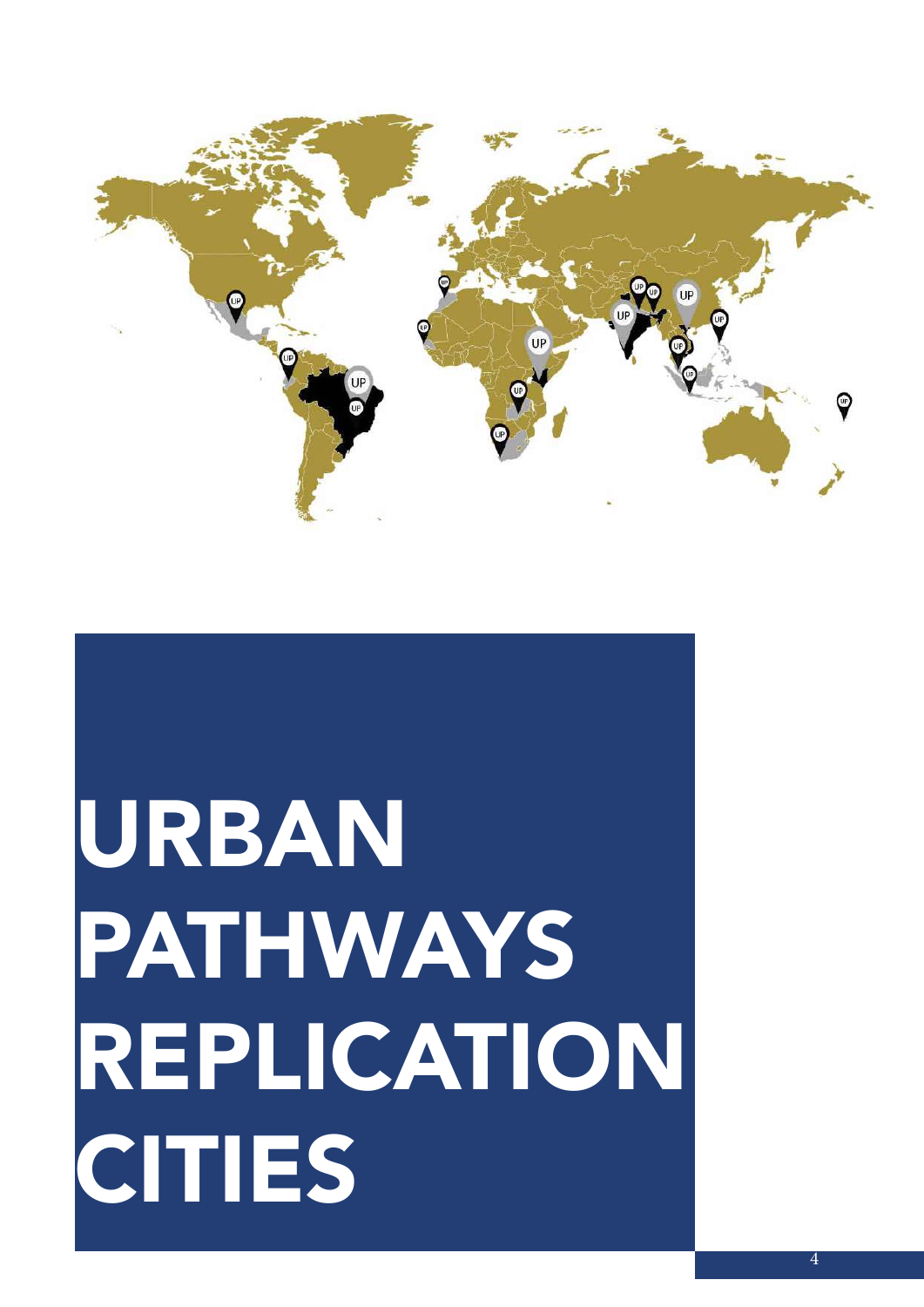### PROJECT SCOPING SUMMARY

#### 2.27 MILLION

#### **GHANA**



**Accra is the capital of Ghana**, a country located in the Western region of Sub-Saharan Africa. The population of the city as at 2014 was estimated at **2.27 million**  people (World Population Review, 2018). With the population increasing at a rate of 4%, Accra is noted to be among the fastest urbanizing cities in Africa (Atlas of Urban Expansion, 2016).

#### **Population: 28,206,728 (2016)**

Population Growth rate: 2.2% (2016) Share of Urban Population: 53.39% (2014) Urban Population Growth: 3.4% (2016) GDP: 42.69 Billion USD (2016) GDP Growth rate: 3.6% (2016) GDP Per Capita: 1707.70 USD (2016) Total Surface Area: 238,500 sq.km



It is estimated that Accra alone hosts about 50% of the total registered vehicles nationwide numbering about 1,134,599 vehicles by 2017 (EPA, 2017). In Accra, most trips are made by private cars, taxis, mini-buses (called trotro) and buses; the latter three constituting the core of public transport services in the city. In recent times, there is an increase in the use of motorcycles and bicycles as a means of transporting goods and people. The use of motorcycles popularly **called "Okada" constituted 8% of all modes of public transportation** as at the year 2015 and has gained popularity though it is considered illegal (Graphiconline, 2018).

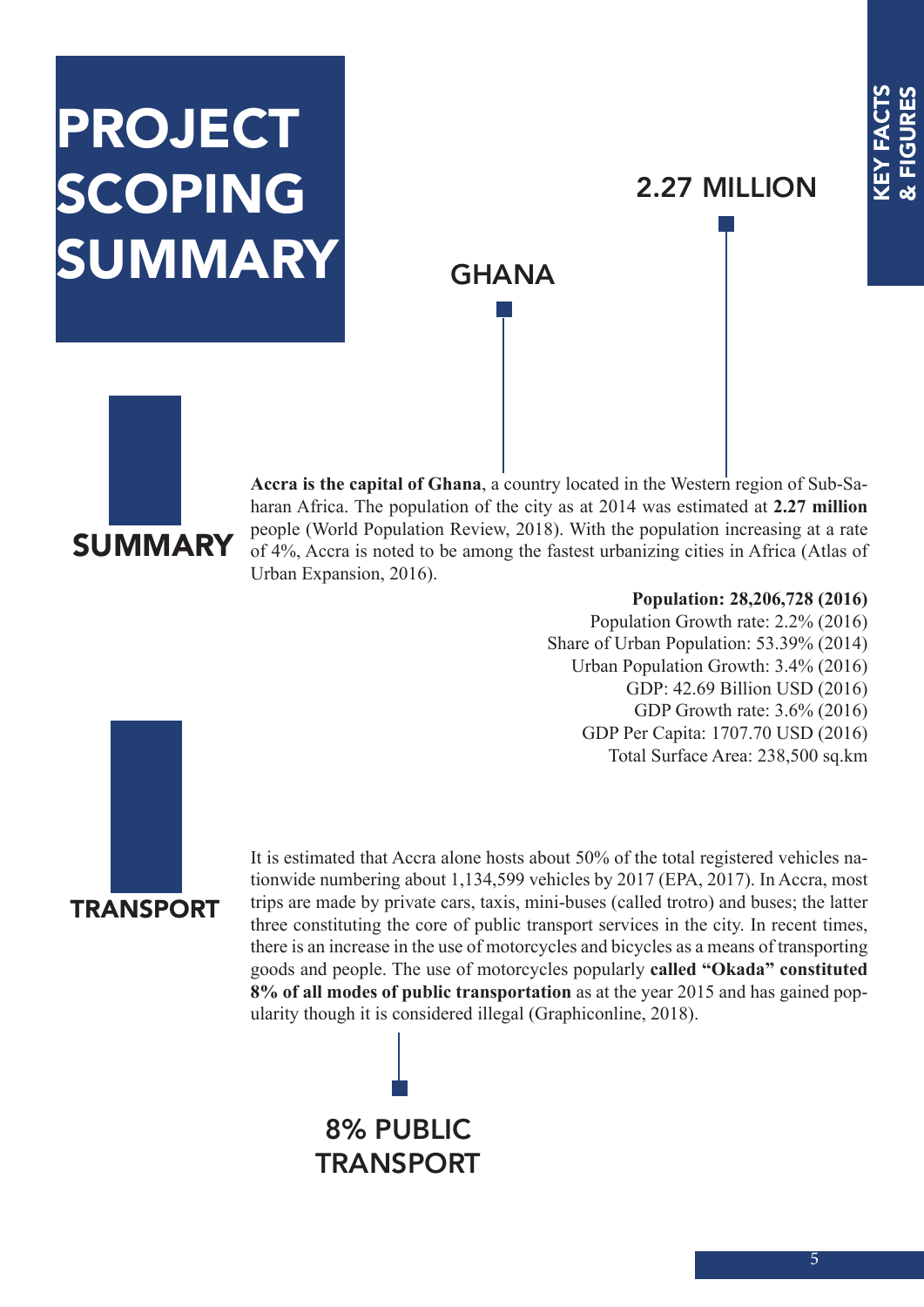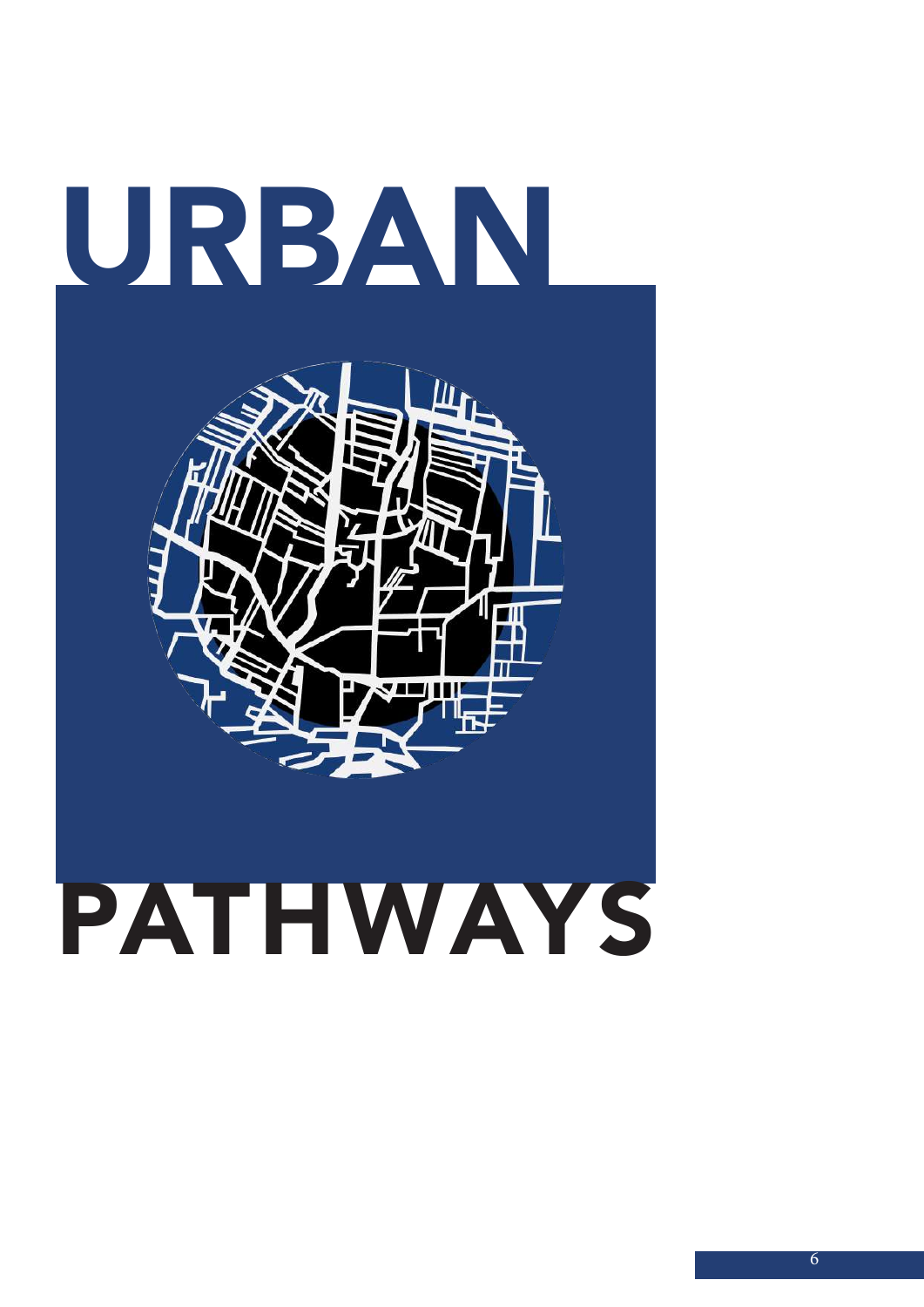

#### E-MOBILITY IN ACCRA AT A GLANCE

As posited by Leurent and Windisch (2011), electric mobility contributes to the reduction of  $CO<sub>2</sub>$  emission, especially when the electricity used is not generated from fossil fuels. Other benefits derived from electric mobility include its low noise levels hence calm traffic conditions and the general improvement in air quality. Kennedy, Miller, et al. (2005) indicated that about 75% of trips in urban regions are made by fossil-fueled vehicles; a trend, the author said is not consistent with global sustainability. Mainstreaming the use of electric vehicles in the transport sector of any city is therefore valuable for a sustainable urban development considering the fact that the transport sector plays a key role in the urbanisation process and is a major contributor to GHG emissions.

In developed countries where tremendous efforts have been made to promote electric mobility, the road and the rail sub-sectors have seen major boosts. Electric cars have remained the most dominant electric transport means with regard to electric mobility deployment. Electric cars include battery-electric (BEVs), plug-in hybrid electric (PHEVs), and fuel cell electric (FCEVs), the latter being the least diffused in terms of market penetration. Countries like Norway, Netherlands, Sweden and China hold the largest share of the global electric car market (Electric Vehicles Initiative, 2017). Other transport means that have seen

electrification include two-wheelers (bicycle and motorcycles), three-wheelers, buses and Low-speed electric vehicles (LSEVs).

Electric Vehicles Initiative (2017) indicated that the deployment of electric vehicles is largely facilitated by the policy environment which according to Marquis, Zhang, et al. (2013) involves the coordination of several actors such as: vehicle and battery manufacturers, providers of charging infrastructure, government institutions and consumers. Examples of policy support for electric vehicles include financial incentives, research on technological innovations, and other instruments which mostly aim at enhancing the deployment of electric cars and developing charging infrastructure.

Unlike the developed world, developing countries still lag in the deployment of electric mobility. Asmelash, E. (2018) argued that this situation is mainly due to the inadequate regulatory policies, lack of necessary support infrastructure and low electricity grid requirements. In the face of these challenges, cities in the developing world continue to wallow in poor transportation conditions with attendant negative environmental effects. Stepping up efforts to advance the electric vehicle market in developing countries will therefore be instrumental in achieving global climate change objectives.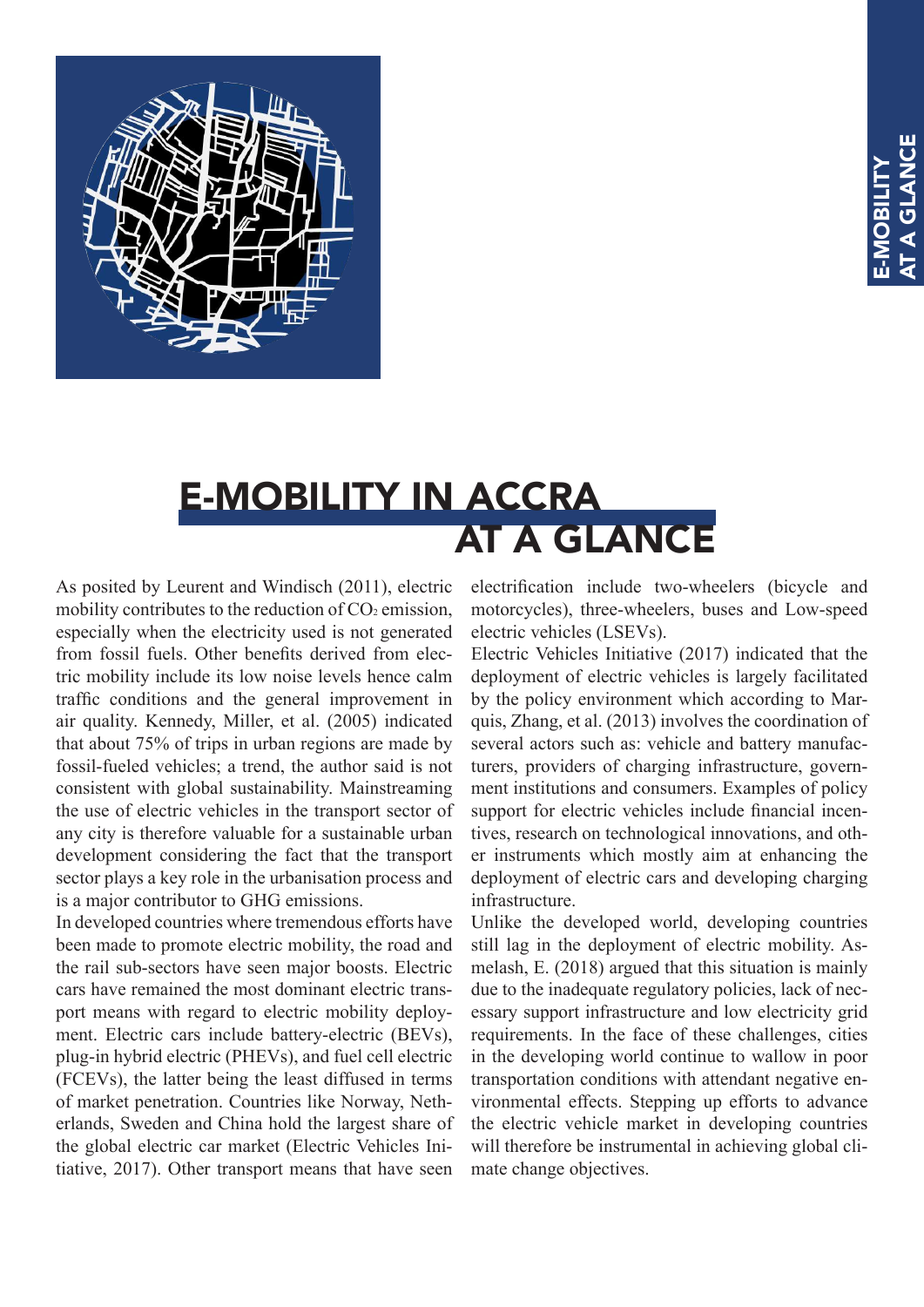#### URBAN TRANSPORT URBAN TRANSPORT BRIEF ON IN ACCRA IN ACCRA BAN **ANSPORT ACCRA**

There are four major types of transport available in cities around the world namely: rail, road, air and water. This study dwells mainly on road transport as it is the most developed type of transport in the developing world. For instance, in Ghana, the road transport sub-sector as at the year 2008 received about 99% of all government investments into the transport sector; and represented the most dominant carrier of more than 95% of all passenger and freight traffic (Government of Ghana, 2008). Consequently, the road transport sector accounts for 99.7% of the total gasoline consumption in the Ghanaian economy, a situation noted in the 2008 National Transport Policy as environmentally damaging to the population.

#### TRANSPORT MODES IN ACCRA

In Accra, most trips are made by private cars, taxis, mini-buses (called trotro) and buses; the latter three constituting the core of public transport services in the city. In recent times, there is an increase in the use of motorcycles and bicycles as a means of transporting goods and people. The use of motorcycles popularly called "Okada" constituted 8% of all modes of public transportation as at the year 2015 and has gained popularity though it is considered illegal (Graphiconline, 2018). The table3 shows the shares in the various of mode of transportation (both motorized and non-motorized) used in Accra as at 2008.

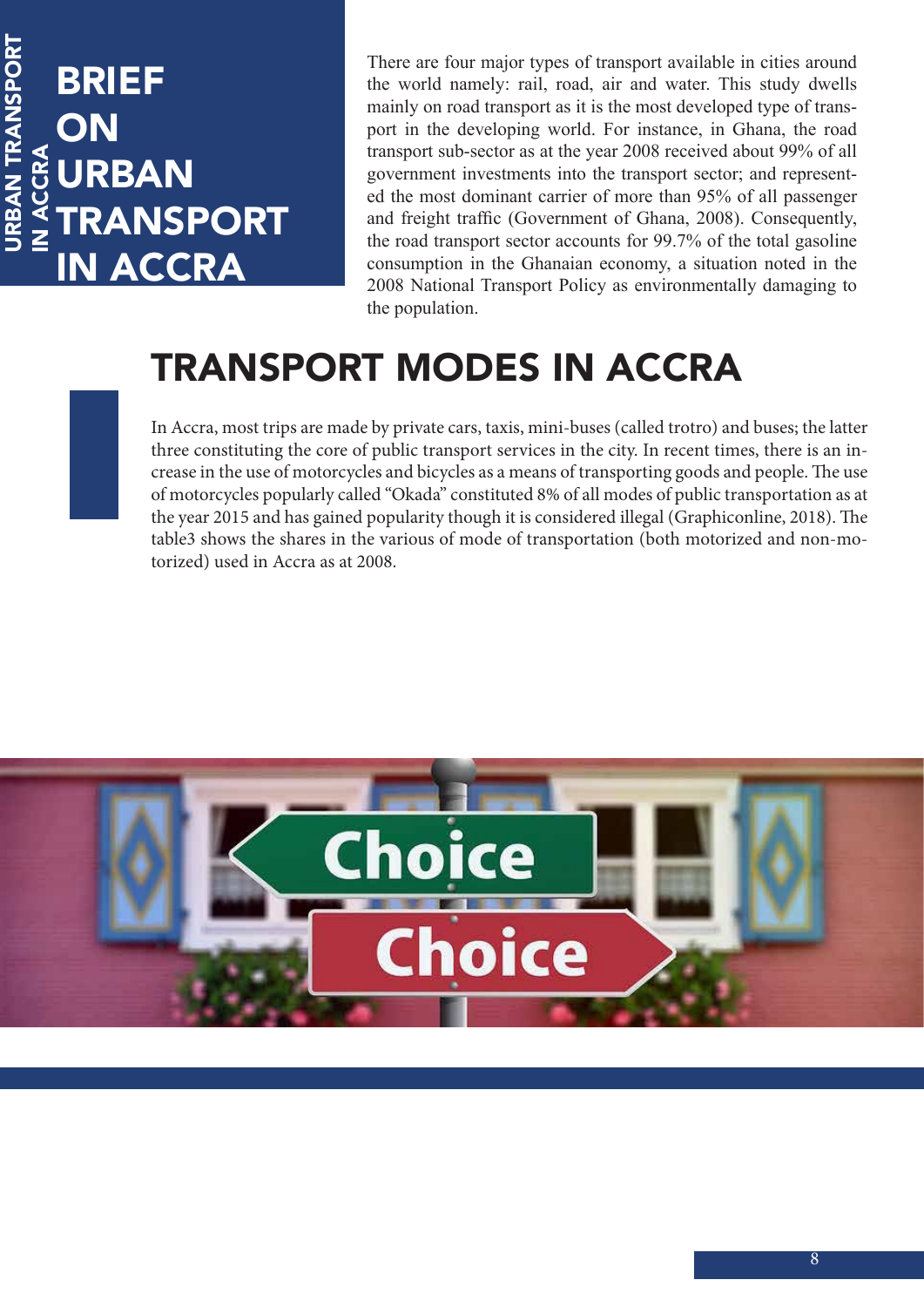

Large buses

Mini buses (troto) 52%

Taxis 9%



Private cars Walking **Others** (incl. bicycle) 13% 12% 4%

Source: (Kumar and Barrett, 2008)

As shown above mini-buses provide the bulk of urban transport services in Accra. Compared with large buses whose average age is 1 to 2 years, mini-buses used in Accra age typically between 15 to 20 years (Kumar and Barrett, 2008). These mini-buses have over the years been described as over-aged and poorly maintained vehicles that pose safety and emissions threats to urban dwellers. The rise in the use of motorcycles as public transport after the year 2008, has been associated to passengers' desire for a quick means of movement to avoid being stuck in traffic congestion mainly caused by mini-buses and taxis. The use of bicycles in Accra is limited; owing to the fact that cycling lanes are non-existent on most roads; and where they are available, such spaces are encroached by businesses and hawkers (Kumar and Barrett, 2008). The non-availability of pedestrian lanes also discourages walking and rather makes it a risky means of movement (Quarshie, 2004).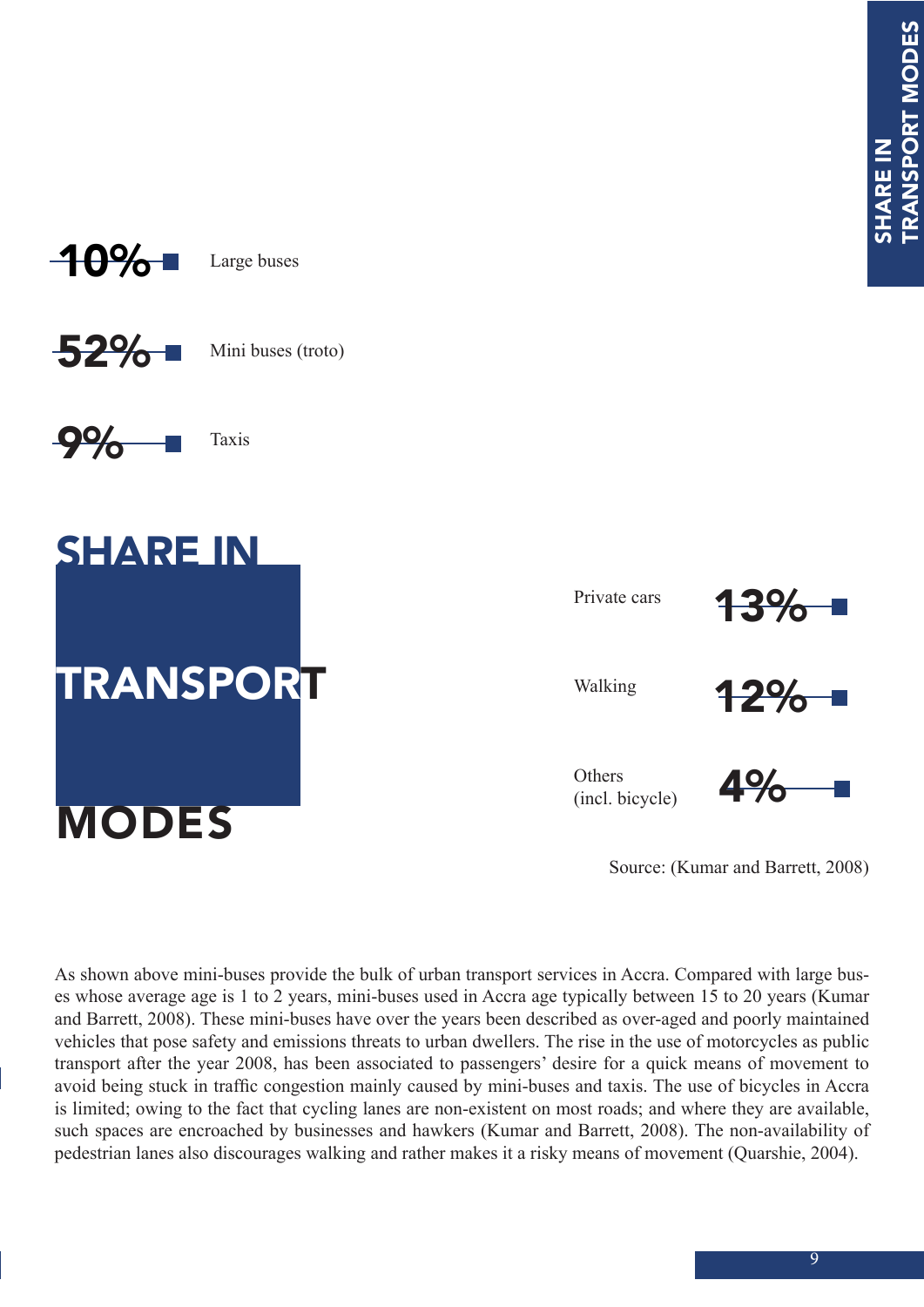### CONSIDERING



### E-MOBILITY IN ACCRA

Having a glimpse at the urban transport situation in Accra as illustrated above, it is evident that the urban public transport sub-sector (made up of mini-buses, large buses and taxis) provide the most means of movement of goods and people. One of the experts interviewed indicated that […in the transportation mix of Accra, road transport is almost like more than 90%…so if they are doing anything in terms of electric mo-

As far as our National Policy on Transport is concerned, there is no direct policy action on electric vehicle; the policy though emphasizes mass transport

bility, the option will be in road transport...]. In effect, a major intervention (such as introducing electric vehicles) in this area will generate immense environmental gains in the city's transport sector as a whole. As far as this sub-sector is concerned, however, there is currently no available information on any initiative to electrify mini-buses, large buses or taxis. This was confirmed by both experts; one of whom affirmed that […As far as our National Policy on Transport is concerned, there is no direct policy action on electric vehicle; the policy though emphasizes mass transport…].



Percy Anaab Bukari Head, Department of Transport Ga-East Municipal Assembly



Edem Nyadudzi Head, Department of Transport Tema Metropolitan Assembly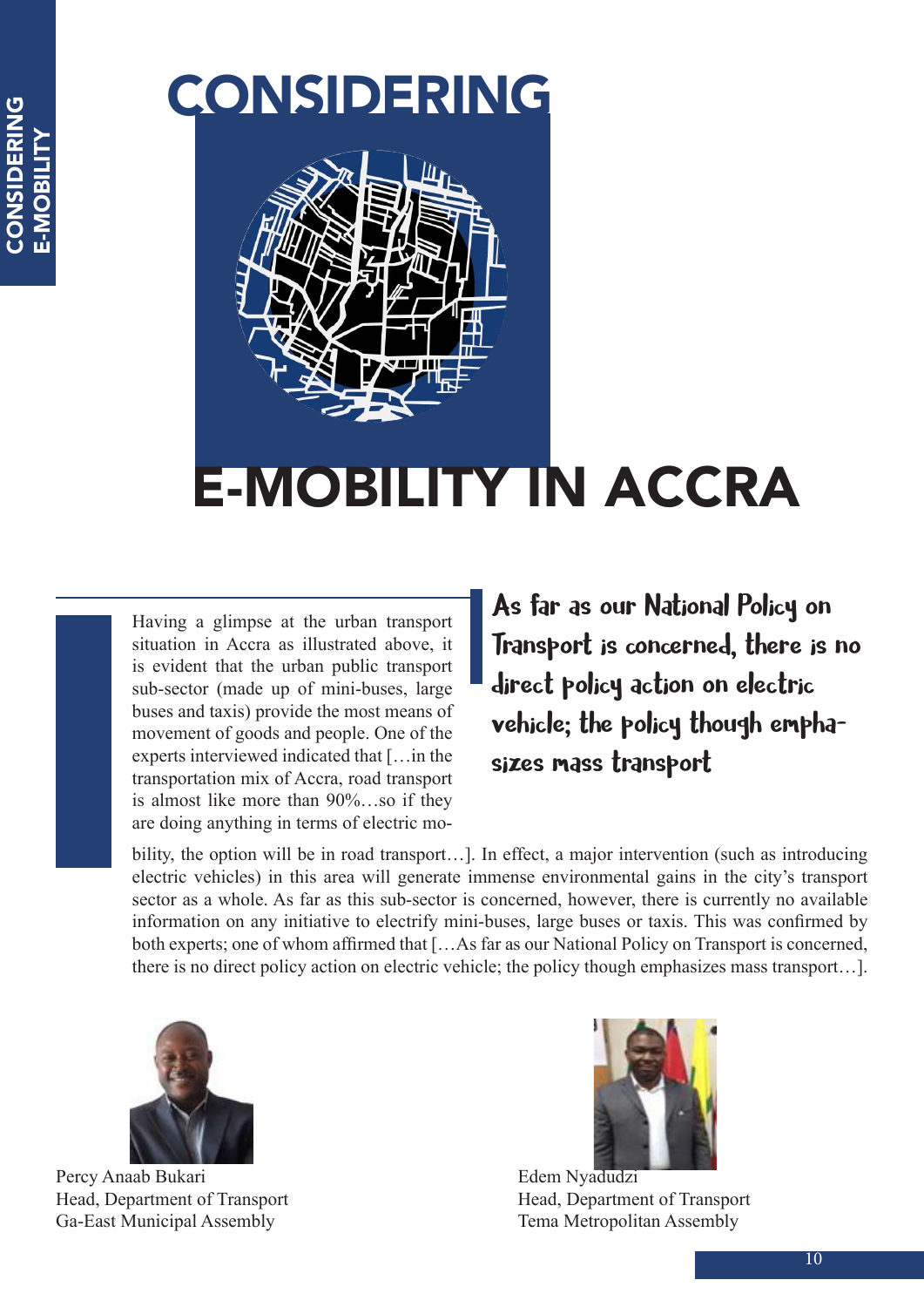Considering the fact that mini-buses remain the most preferred mode of public transport in Accra, this study suggests that an option to provide electric mini-buses can remarkably contribute to the reduction of  $CO<sub>2</sub>$ emissions in the city. Though previous studies on the urban transport sector of Accra showed that significant efforts have been made by government and other stakeholders to sanitise the operations of mini-buses (mostly owned by transport unions and individuals) and introduce Bus Rapid Transit, the sector remains largely unregulated. An attempt to introduce electrification must therefore be guided by these developments. Again, opting for electrification of buses in Accra, it will contribute enormously to efforts by urban transport actors in the promotion of environmentally sustainable transport modes as set out in the Ghana Urban Transport Project (GUTP) started in 2007 which aimed at lowering transport related Greenhouse Gas (GHG)

emissions in the city (World Bank, 2007). When asked about which mass transport mode that should be considered in the electrification of transport in Accra, both experts mentioned the QBS under operation in

Accra. One of them said […Oh! It's going to be the Quality Bus Service, …because in terms of governance and structure, it will be the easiest arena to intervene…it will cut cost, reduce emissions…]. Currently, the project is running a pilot Quality Bus Service on one of the two proposed corridors in Accra with 45 buses operating on fossil fuel. Introducing electric buses in the context of this project may be feasible but could only be implementable if the general policy environment is supportive of the deployment of electric mobility in Accra.

With regards to taxis as a means of public transportation, same can be said that a supportive electrification programme targeted at taxi operations in Accra will boost environmental benefits. A current development, which is of interest to this research is the introduction of Uber Services in Accra. Since the commencement of its operations in June 2016, Uber has complemented the regular taxi services and has since gained grounds as an affordable, reliable and more safer choice in the taxi business in Accra (Enemchukwu, N., 2017). Considering that there are strict requirements for the type of vehicles used for Uber services, a collaborative policy targeted at electrification of Uber services in Accra will not only be a groundbreaking innovation but also an initiative to minimize the emissions from the taxi service sector in Accra.

Whilst the rate of car registration in Ghana continue to rise, ranging from 3% to 24% annually, the use of pri-

vate cars in Accra keep soaring with growing concern for the environment (Ghana Statistical Service, 2008). However, promoting electric car ownership for private use can have implications for traffic congestion particularly in Accra where there is high desirability for electric cars as revealed in a recent study conducted in Accra by Hamidu (2017) which showed that 76% of respondents indicated that they were willing to use an EV if available in the Ghanaian market. Policy development to deploy electric cars must therefore take account of this phenomenon.

As already indicated above, the use of two wheelers (bicycles and motorcycles) in Accra is not encouraging mainly due to the inadequacy of cycling infrastructure. As such these modes of transport remain underdeveloped and have received little interventions over the years. Though there is growing use of motorcycles as public transport, the venture according to existing transport policies and regulations remains illegal. An attempt to introduce electrification in this area can therefore be hampered by its illegitimacy.

In a nutshell, it can be said that the various modes of transport, as exist in Accra, present varying levels of potential in terms of electrification of the city's transport sector for that matter, electric mobility.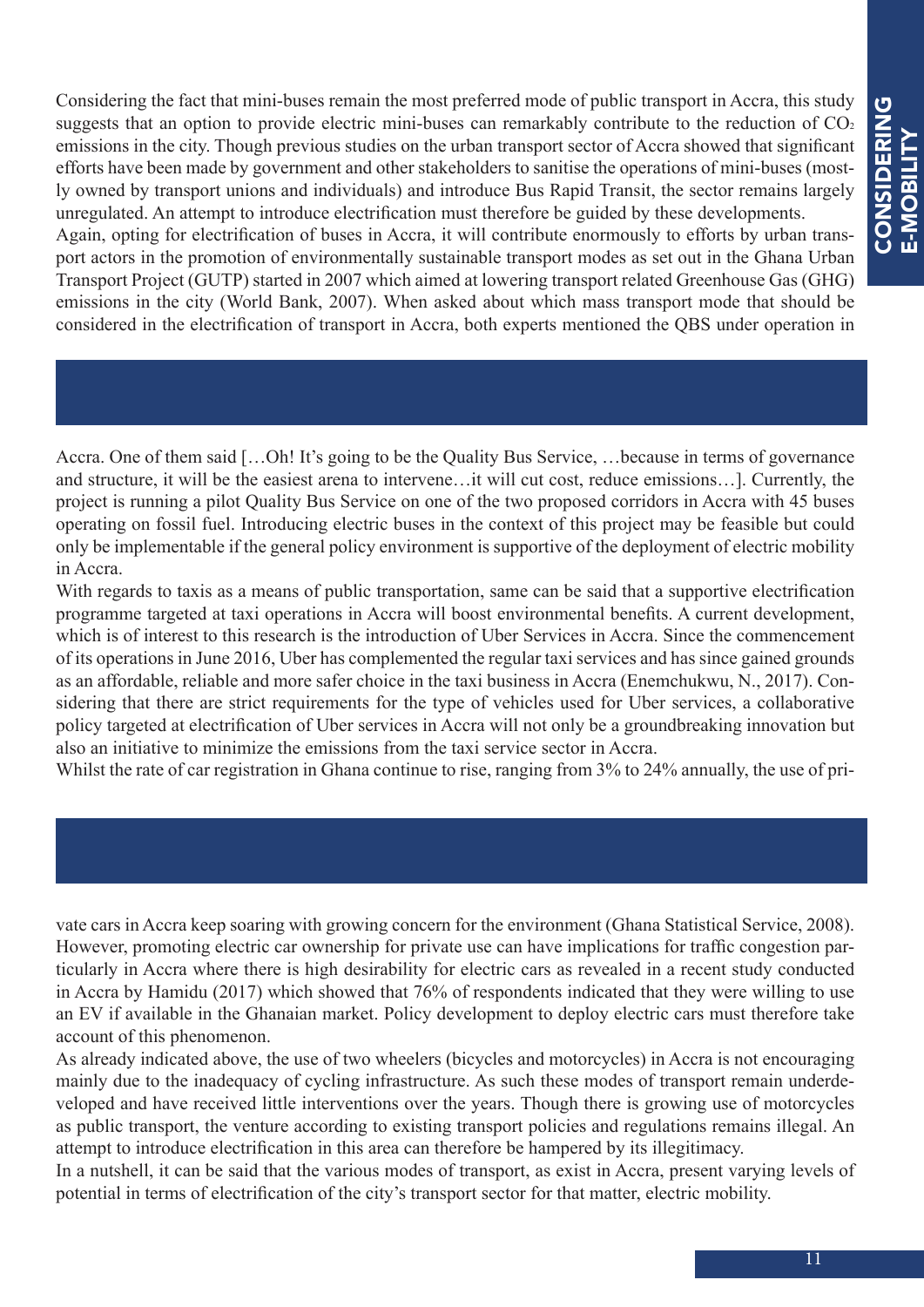## E-MOB ILITY

of Ghana, 2015a); an effort to promote electric mass transportation in Accra will therefore fit into Ghana's contribution to the global agenda on low carbon urban development. Nevertheless, some foreseeable challenges as revealed in this study include the unreliability of energy supply in Accra. The following excerpts from the interviews summarize these challenges:

Electrification of buses for the passenger transport sector in Accra presents the highest possibilities. Specifically, the deployment of electric buses for the QBS in Accra as revealed in this study shows greater feasibility. As the Government of Ghana's resolve to promote sustainable mass transportation forms part of the country's Nationally Determined Contributions as presented to the United Nations Framework Convention on Climate Change (UNFCCC) in fulfilment of its obligations under the Convention (Government

We (as a nation) are already having problem with stability with electricity, our energy reliability is an issue, …so to add electric vehicle is a challenge

…the adaptability of the technology is a problem, …it's not easy for people to assimilate and accept new technology, … As opined by the Experts interviewed, there should be a roadmap focusing on electric mobility in Accra and Ghana as a country. Some of these recommendations are captured in the following quotes:

…We should have massive education on electric transportation, try and situate the concept within our policy at the Ministry level, and convince all key stakeholders so it can transcend to the people …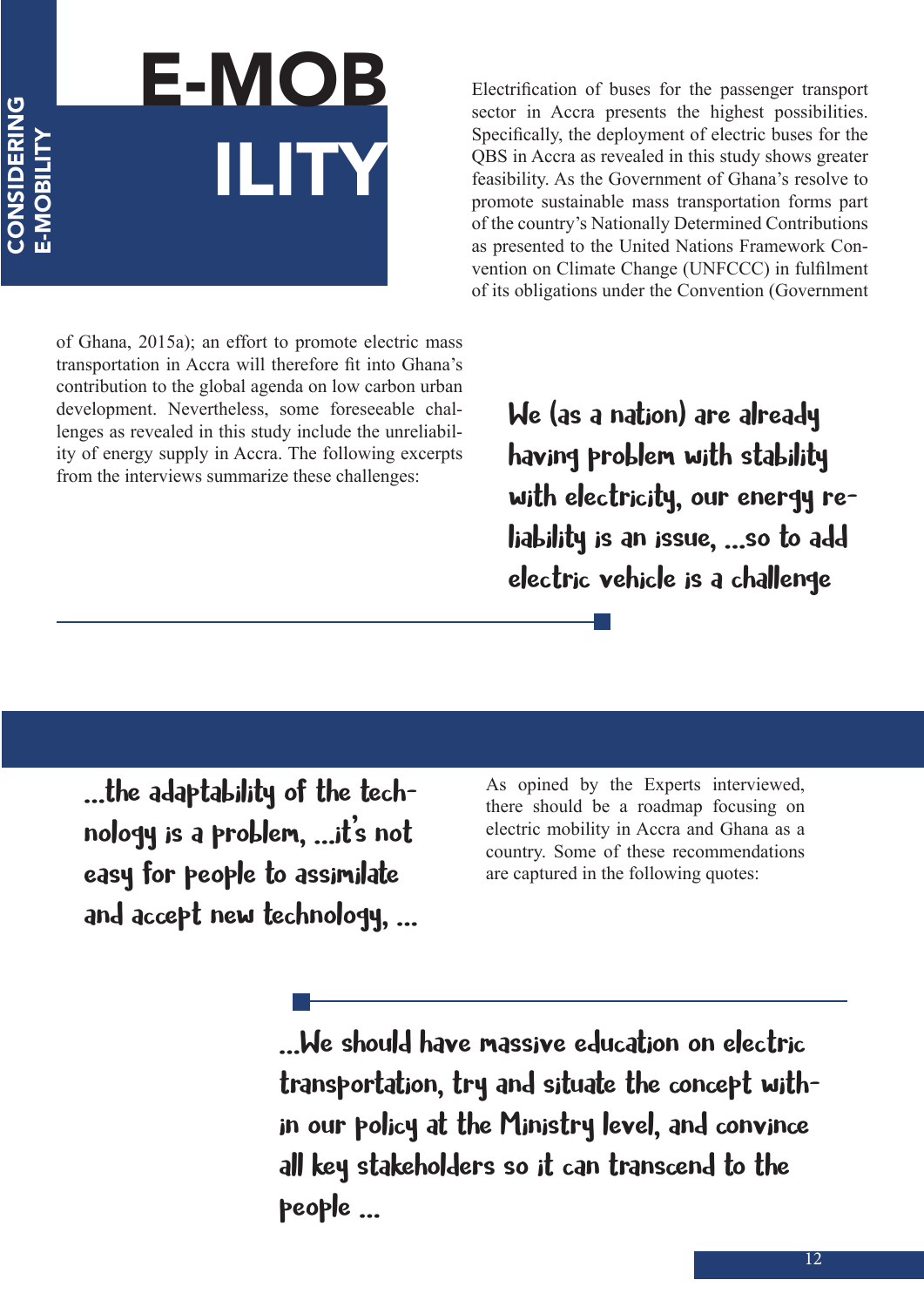## EV READI **NESS** CONCLUSION

As set out in this study to assess the electric mobility options for the city of Accra, this research showed that opting to deploy electric buses in Accra can derive the most environmental benefits for city dwellers in Accra. This can be achieved when there is a shift from the use of private cars, mini-buses (trotros) and taxis to mass public transport such as the Quality Bus System being run in Accra. Since the buses currently operate on fossil fuel, introducing electric buses in the QBS can therefore generate greater positive impacts in the bid to reduce greenhouse gas emissions in the city's transport sector. A readiness assessment of this electrification

> option as presented in this study suggests that though there are barriers to the deployment of electric mobility in Ghana such as absence of charging infrastructure and unreliability of electricity, the general policy environment is supportive of the development of sustainable mass transportation. The policy environment can be capitalized to attract investments into charging infrastructure installation, development of off-grid renewable energy source for charging, and procurement and deployment of electric buses for the operations of the QBS. The realization of this electrification agenda in Accra can be instrumental in achieving the country's emissions abatement goal for the urban transport sector in Ghana.

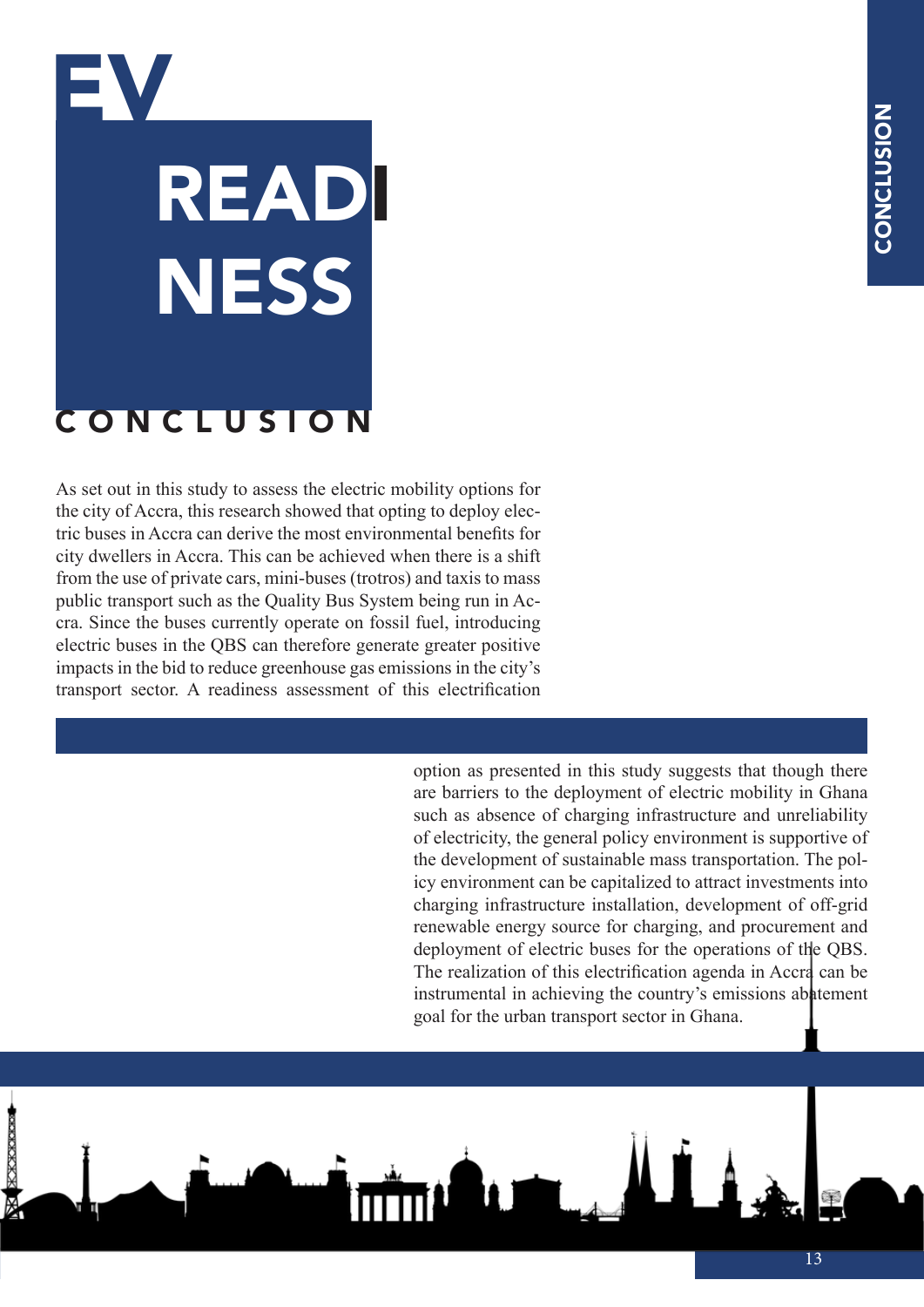### EPOLICIES STAKEHOLDER STAKEHOLDER

Ghana's political governance is grounded in its decentralization policy where national, regional and local government structures play variety of roles in the planning, formulation and implementation of pro- grammes, projects and activities to better the lives of citizens. The governance policy in Ghana emphasizes on participatory and consultative approach to development. In this regard, the Local Government Act 462 of 1993 amended by the Local Governance Act 936 of 2016 makes legal and regulatory provisions for a participatory and con-

POLICIES &

**SSIDITO**c





sultative process in decision-making at the local level. By this arrangement, national Ministries, Departments and Agencies (MDAs) exist to formulate sector-level policies and guidelines to direct the economic drive of the country; whilst Metropolitan, Municipal and District Assem- blies (MMDAs) acting under these policy guidelines deliver concrete programmes, projects and actions at the grassroot level. There are currently 254 MMDAs in Ghana whose activities are monitored and evaluated by the Regional Coordinating Councils represent- ed in all 10 administrative regions in Ghana.

MMDAs also have deliberative, legislative and executive functions; and are the planning authorities with the responsibility for the total development of areas under their respective jurisdictions. Despite this com- prehensive decentralisation system, the implementation of some sectors' activities continues to be at the purview of national institutions. For instance, the energy sector roles ranging from energy production, transmission, distribution and management have been largely played by MDAs. The execution of transport and waste sector projects however mostly remain under the control of MMDAs. As Ghana is faced with the challenges of limited budget resources and inadequate capacity to fully provide all infrastructure and services need of the population, the country has liberalised public infrastructure development and service delivery with the aim of leveraging public assets with private sector resources to adequately provide for the populace. In this regard, a comprehensive Public-Private Partnership (PPP) Policy has been formulated in 2011 to set the framework for private sector participation in the delivery of public needs.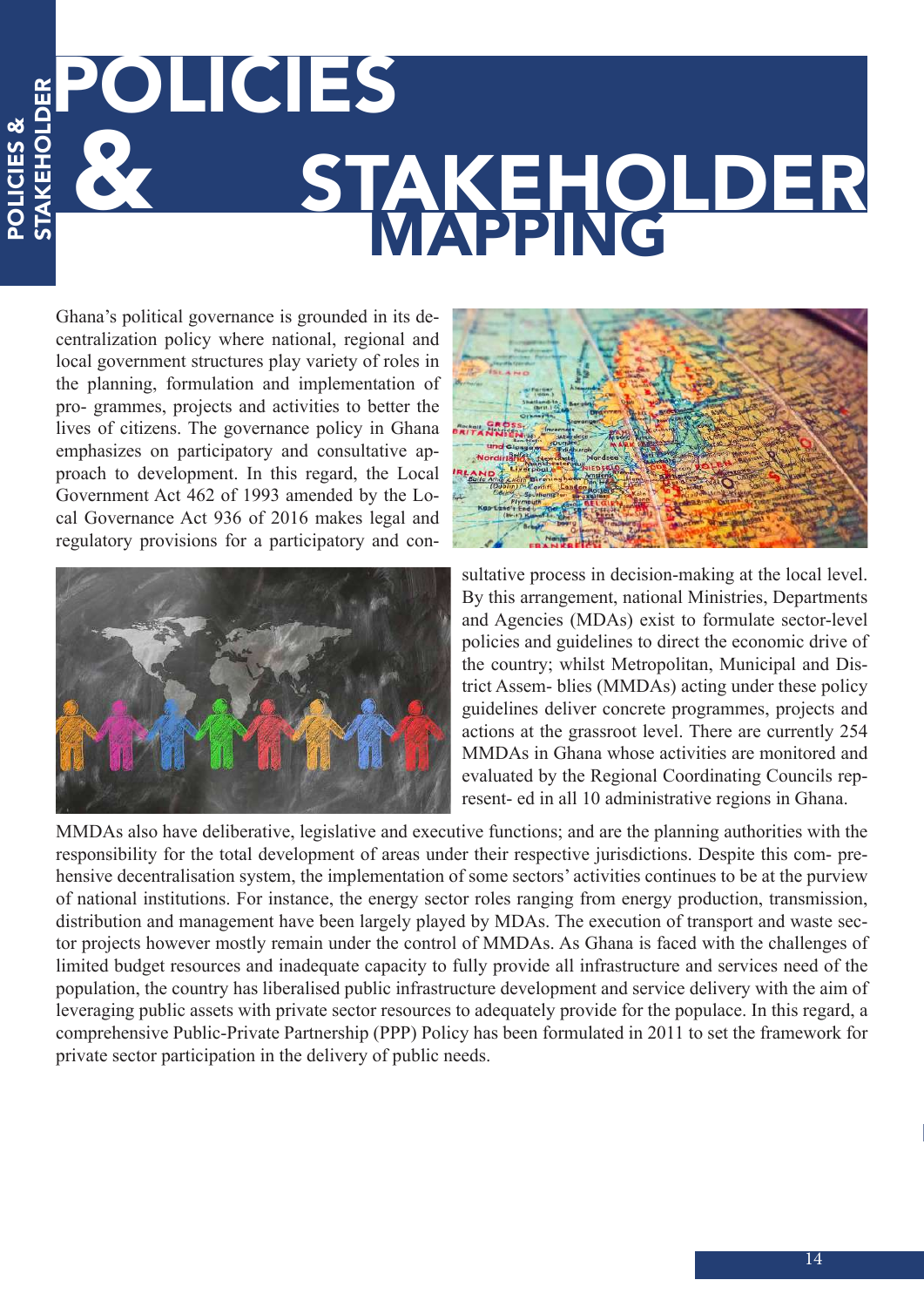Action\_Plan URBAN PATHWAYS 2018



# GHANA E-MOBILITY OPTIONS PROJECT SCOPING